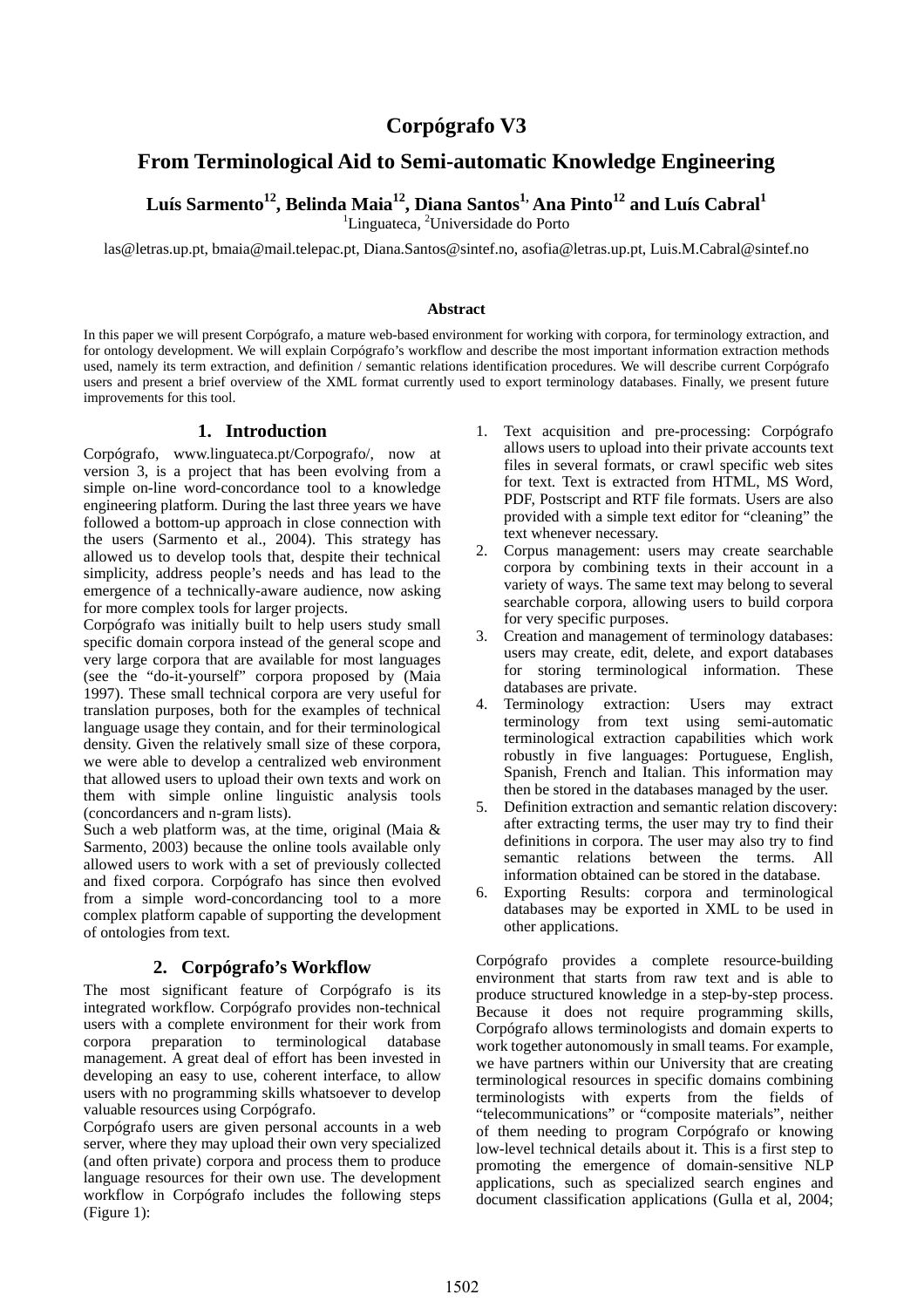Cimiano & Völker, 2005).



Figure 1: From text files to structured knowledge

### **3. Focus on Semi-automatic Methods**

Although many researchers have not given hope on achieving fully automated methods for various knowledge extraction tasks, our research within Corpógrafo is evolving in a different direction: our exclusive aim is to develop semi-automatic methods to widen the practical extraction capabilities and Corpógrafo's fields of application. We have thus developed a set of simple semi-automatic methods for terminology extraction, finding definitions and for identifying possible semantic relations between terms. These methods require a small effort of user validation, but are still many times faster than the corresponding manual process of building terminological resources.

### **3.1 Extracting Terms**

Our term extraction algorithm was designed to perform robustly on all possible technical domains, since we cannot know in advance which domains of knowledge our users will search. However, term morphology and syntactical structure vary according to the specificity of the terminology and different technical domains. For example, Sager (Sager, 1990:p80) states that "It is now realized that term formation is and can be influenced according to the subject area in which it occurs, the nature of the people involved and the origin of the stimulus for term formation'. Therefore rules and heuristics that are applied in a particular domain (such as chemical compounds) may not be transposable to others (e.g. GSM communications). It is also obvious that different languages have different syntactic means for creating noun phrases.

In order to obtain a term extractor that could be used in several domains, we based our term extraction algorithm in the empirical observation that it is easier to describe what a valid term candidate is not, than what it can be. Since it is agreed that terms are usually noun phrases, our algorithm (Sarmento, 2005) begins by compiling possible candidate noun phrases from text, and then excludes all noun phrases that cannot obviously be terms, because they are "ill-formed". The resulting (filtered) list of noun phrases is then presented to the user for validation, sorted by frequency. For identifying possible noun-phrases, the algorithm does not rely on POS tagging: it simply looks for maximum length word sequences that are preceded by articles, numeral and prepositions and that do not contain a list of previously compiled stop words (function words, certain very frequent verbs, punctuation, etc). Despite its simplicity, this algorithm has been effective in allowing users to compile long lists of terms quite quickly, and then store them in users' databases.

An additional advantage of this algorithm is that it is easy to port to other languages, just by changing the lists of the obligatory preceding words and stop words, making Corpógrafo attractive for users interested in developing multilingual terminological databases.

## **3.2 Extracting Definitions**

For each term stored in the database, Corpógrafo allows users to search for possible definitions in the specialized corpora they collect. This is achieved by searching archetypical definition patterns at sentence level. For example, considering that the user is searching for the definition of term "TERM", Corpógrafo tries to find sentences which match patterns like "TERM (is are) \* that...", "We understand by TERM a \* that...", "...\* are (named|known as) TERM.", and many others. Our experience shows that these patterns do occur in technical texts often enough to make this an effective method for obtaining candidate definitions, which have then to be validated before storage in the database. Our users have reported that, compared with manual inspection, this method is capable of speeding up the task of finding definitions by several orders of magnitude. Currently, Corpógrafo uses a pattern base of nearly 135 of these patterns for Portuguese, about 120 for English, and a few dozens for other languages such as Spanish, Italian and French, and we plan to make it possible to have users contribute to (their own, text specific) definition patterns.

## **3.3 Finding Relations**

Corpógrafo is also intended to help the user finding semantic relations between terms, using a process similar to the one described for definitions, but extending patterns to obtain evidence of possible relations such as hyperonymy, hyponymy, holonymy, meronymy, class-of, instance-of, and several functional relations. To find which terms (already stored in the database) are related with term A in a given relation R, Corpógrafo will search the entire corpus for sentences where A and any other known term co-occur in a relation-specific context. Corpógrafo's approach is similar to Hearst's (1992), we have just extended it to deal with relations other than hyperonymy. For example, to find terms that are meronyms of A (i.e part of A), Corpógrafo will scan the selected corpus for patterns like: "[A] is composed by [OTHER\_TERM]" or "[A] has several [OTHER\_TERM]".

We have compiled a small base of lexical patterns for Portuguese, English, Spanish, Italian and French, to help the user find several types of relations. Our experience,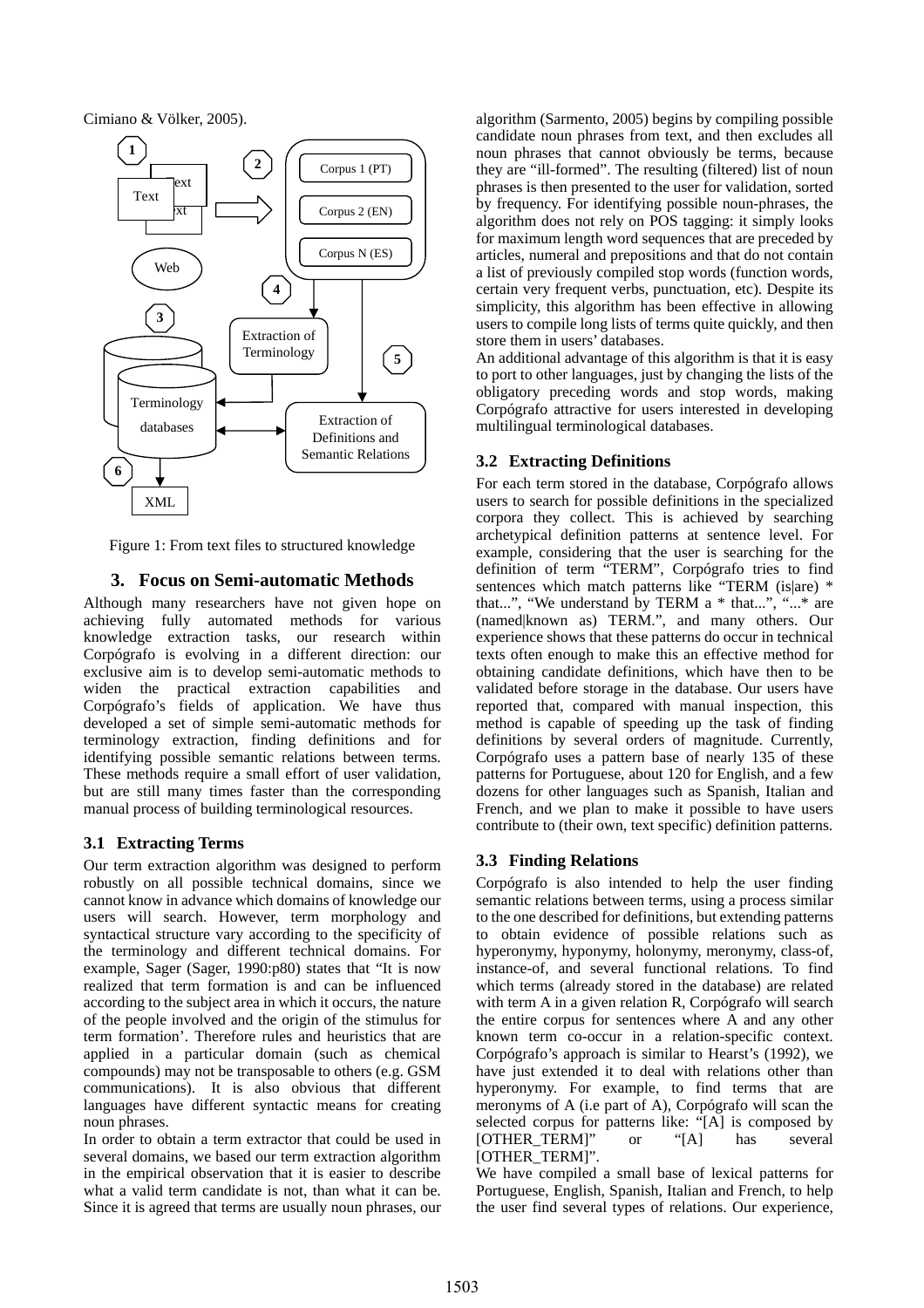however, tells us that these patterns do not occur as frequently as the definition patterns. Most semantic relations seem to be expressed in less explicit ways, or by more complex patterns. Still, and by using less restrictive patterns when needed, we hope that Corpógrafo is able to retrieve some interesting candidates for user validation, saving a significant amount of time also in the task of harvesting relations, although we have not yet performed a formal evaluation: validation of their performance has been informally done only by user feedback.

We are currently devising means and resources for evaluating the 3 extraction algorithms (terminology, definitions and semantic relations).

## **4. Who is using Corpógrafo?**

The main difference between Corpógrafo and all other specialized workbenches we know of is that Corpógrafo is being used by a large user mass instead of only by one or two partners at most. Also, Corpógrafo's design strategy has always been user-centered and it has evolved from actual user needs and needs from real users. Although Corpógrafo is also distributed as an open source project, our main target audience are users without any computational background, and it requires only Web access.

First of all, Corpógrafo has been extensively used in terminology and translation training at the University of Porto, as well as elsewhere in Portugal in the universities of Aveiro, Minho and Lisbon. There is also an active community in Brazil. Additionally, Corpógrafo was also installed in Universitad Pompeu Fabra (Barcelona) in the summer of 2005, and users from this university have Corpógrafo running on their own servers. This cooperation led to extending some of the linguistic capabilities of Corpógrafo to Catalan.

Table 1 and Figure 2 give an overview of Corpógrafo's user mass (650 users in February 2006), registered in Linguateca's server (an additional hundred users are registered in Corpógrafo's server at Universitad Pompeu Fabra).

| Users | Organization (country)                         |
|-------|------------------------------------------------|
| 154   | Univ. do Porto (PT)                            |
| 49    | Univ. de S. Paulo (BR)                         |
| 39    | Univ. do Minho (PT)                            |
| 32    | Univ. de Aveiro (PT)                           |
| 31    | Pontifícia Univ. Cat. Rio Grande do Sul (BR)   |
| 14    | Univ. Federal do Rio Grande do Sul (BR)        |
| 12    | Univ. Nova de Lisboa (PT)                      |
| 11    | Univ. do Vale do Rio dos Sinos (BR)            |
| 11    | Univ. de Lisboa (PT)                           |
| 11    | Univ. Salamanca (ES)                           |
| 10    | Univ. do Algarve (PT)                          |
| 9     | Linguateca (PT/NO)                             |
| 267   | Independent users, groups with 5 or less users |

Table 1: Current users of Corpógrafo.

We believe that now the time is ripe to make Corpógrafo also known to users outside the academic world. In fact, Corpógrafo may be used by large organizations that wish to develop their own internal terminology and ontological resources based on their document collections or archives. Professional translators or translation companies could

also be interested in using Corpógrafo for developing their terminological databases for translation purposes from bona fide corpora. Translating technical terminology is one of the hardest parts of the job, and having readily available bilingual terminology resources is of great use in professional translation. Again, Corpógrafo can be a great help for compiling and organizing private terminological resources.



Figure 2: Corpógrafo users by country (total: 650 users)

#### **5. Exporting Results in XML**

An important property of modern information processing systems is the capability to exchange data with other systems. Up to version 2 of Corpógrafo, there was no standard way of exporting all the corpora and terminology resources produced by users to other applications. Corpógrafo V3 allows users to export all data compiled by users in standard XML files, for data-exchange and for backup purposes. Besides being able to export the corpora, users may export all data in databases into easy-to-parse XML files (Figure 3), for which the corresponding Document Type Definition file has also been made available. Users wishing to share their terminology databases may now do it in a more standard way. As more of these XML files become freely available on the web, we hope to encourage the development of semantic-aware applications, such as domain-specific (meta-)search engines, topic map interfaces or document classification tools. This will of course impose new requirements on Corpógrafo itself that will contribute to its future development.

| <tu entry="" iid="38"></tu>                                                      |
|----------------------------------------------------------------------------------|
|                                                                                  |
| <tu>axon</tu>                                                                    |
| <gen <="" info="" iso="" lang="EN" th="" type="entrada terminológica"></gen>     |
| iso adm="estandardizado" iso reg="neutro" iso freg="usado com                    |
| frequência" iso_orig="empréstimo interdisciplinar"/>                             |
| <morf animacy="U" gender="U" info="" number="U" pos="undef"></morf>              |
|                                                                                  |
| <def corpus="Neurons" file="undef" info=""></def>                                |
| <definition>The axon functions as a sort of conductor of electrical</definition> |
| signals .                                                                        |
| <comment></comment>                                                              |
|                                                                                  |
|                                                                                  |
| <def corpus="Neurons" file="undef" info=""></def>                                |
| -DEEINITION- The even is the main conducting unit of the nouron                  |

 <DEFINITION>The axon is the main conducting unit of the neuron , capable of conveying electrical signals along distances that range from as